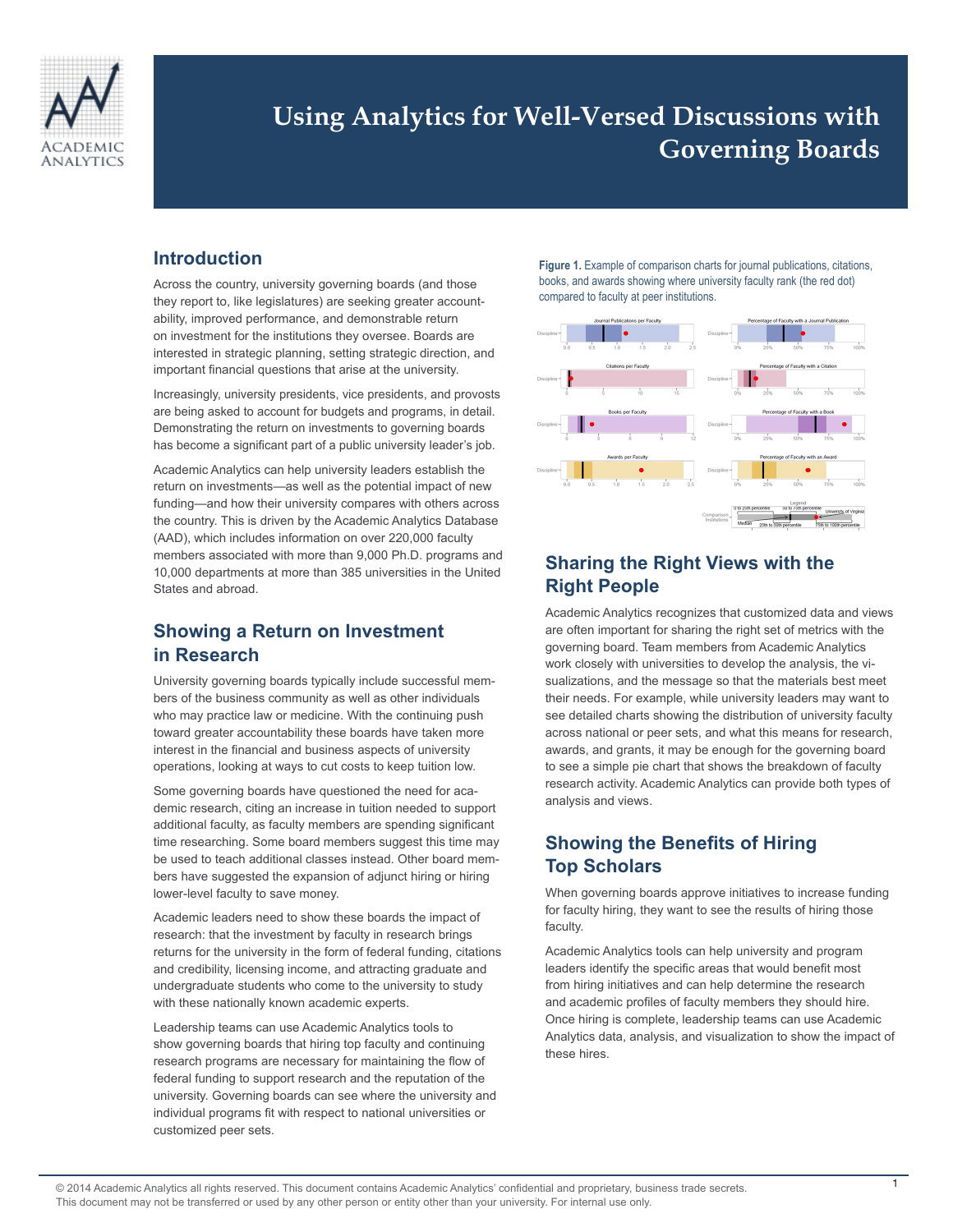

#### **Figure 2.** Example of visuals showing the impact of new hires at a university.



University leaders can share the data and analytics that are most important to them. For example, level of research activity, collaboration, and research strength and weaknesses can be analyzed to understand the impact of the new faculty. An impact gauge allows the university to hone in on the net change, seeing how the program has improved since the faculty came onboard.

Analyzing faculty research activity within the discipline and faculty rank with a tool such as Academic Analytics' Quintile Analysis demonstrates to client universities what research attributes push them into top quintiles. They are more likely to hire candidates with those attributes. Sharing the Quintile Analysis and identifying these individuals in reports on faculty hiring sends a message to university boards that the institution doesn't just hire people to fill gaps; it hires faculty researchers at the top of their game relative to their faculty status.

## **Conclusion**

Although the economy shows signs of improvement, governing boards will continue to focus on finance, audit, and investment. They will continue to scrutinize hiring and research needs, and will want to see a return on the investments made by the institution.

Academic Analytics tools can help university presidents and vice presidents show governing boards the impact of new hires and research activity. The analysis, visualizations, and message crafted with Academic Analytics' assistance help university leaders show their governing boards that they are responsible stewards, and that they are investing wisely to ensure the school's reputation remains strong for the future.

#### **Case Study: University of Florida**

#### **Sharing New Hire Impact with the Board of Trustees**

When the Florida state legislature gave \$15 million—later increased to \$20 million—to the University of Florida to strengthen research through hiring new faculty, the institution decided to use the money to fund hiring in specific research areas rather than the traditional department-based hiring. Because they chose an atypical hiring process, Provost Joe Glover looked to Academic Analytics to help the university understand the impact on departments of hiring by research area.

The university's initial analysis focused on the impact of the hiring effort in three departments: the Geography department, which hired four people; the department of Computer & Information Sciences and Engineering (CISE), which added seven faculty members; and the Department of Pharmacy & Therapeutics, which broad aboard one new person. Although the then current version of the Academic Analytics database listed the new hires at their previous institutions, the Academic Analytics team was able to include them in reports for the University of Florida so that they appeared as university employees.

With the new staff included, Glover could see the impact of adding four people into the Geography department. The quintile analysis showed the university had hired exceptional people, as all were ranked in the first quintile of research activity within the discipline. Hiring a nationally recognized scholar in the field, CISE also saw a significant increase in scholarly productivity and rankings.

This information was shared with the Board of Trustees to show that the funds invested in hiring were having a positive effect on the institution's standing in the higher education community. The Academic Analytics team developed a single sheet view for this presentation that included the change in institutional and departmental ranking, the change in individual indicators of scholarly productivity, the differences in the productivity and collaboration radar, and the positions faculty occupied in the disciplinary quintile rankings. The information was provided at a high level, but details were available if board members wished to dive deeper into the data.

*"I think it's reassuring to the Board of Trustees that the data was there. They could see that the ranking was in some sense the summary piece of data; it was not just pulled out of thin air, but there was an analysis there." – Joe Glover*

Glover plans to continue using Academic Analytics data to look at the impact of new hires across campus. He is now looking at all new hires in all departments, rather than just focusing analysis on a few areas. The university will continue to share future analyses with the Board of Trustees so they can see the progress being made. Glover also expects that the continued use of Academic Analytics will help the university to ensure departments and research programs are investing money on the right people in the right places.